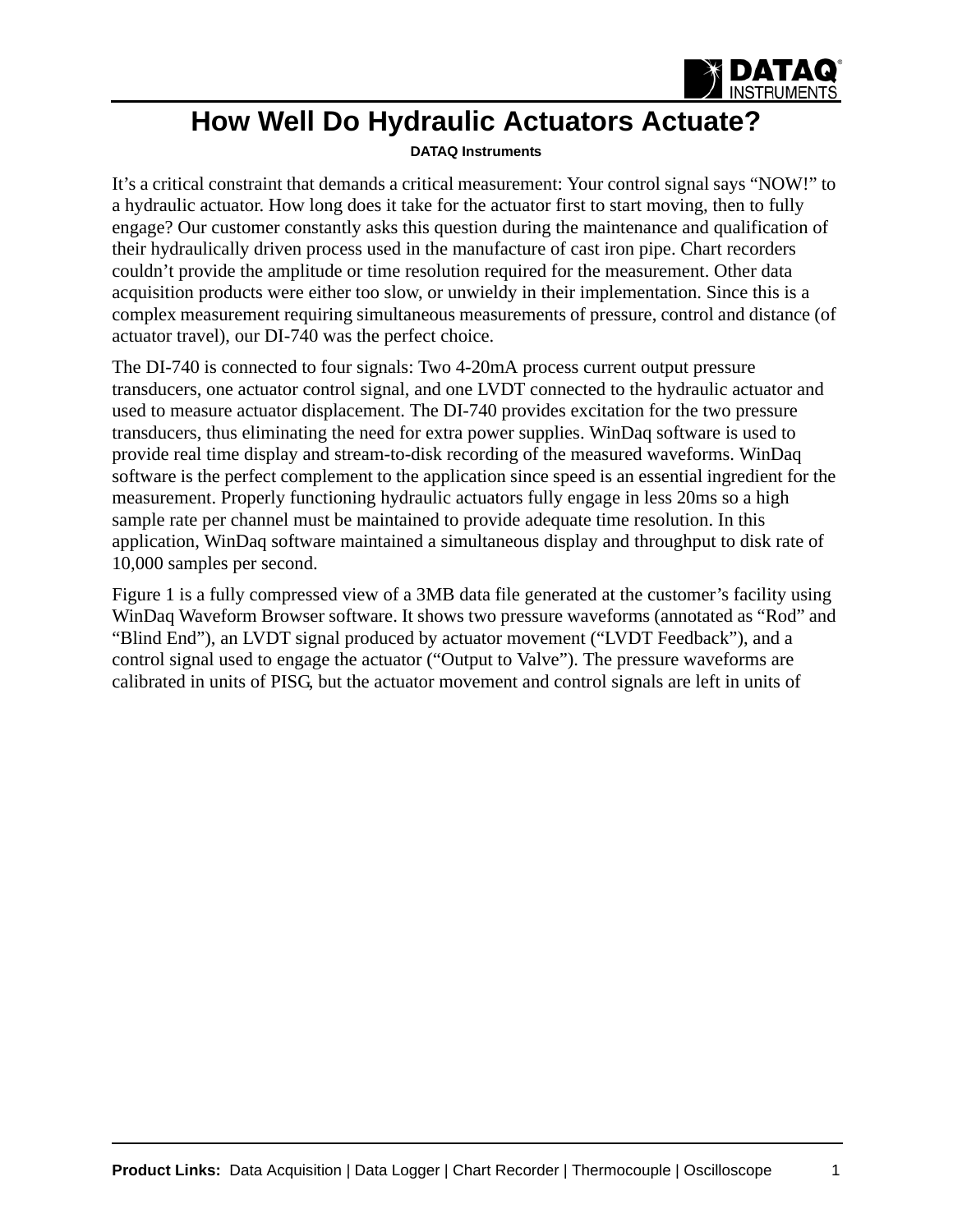

"VOLTS" since only time measurements are critical. The circled area indicates our area of interest, where our customer determines actuator response.



Figure 1 – A fully compressed view of a 3MB recording of hydraulic pressure and actuator signals.

Figure 2 is a time-expanded view of our area of interest. At this time resolution, the slope of the LVDT Feedback signal is clearly visible and easily compared to the control signal. Job one is to determine how long it takes for the actuator to respond to the control signal. As measured by WinDaq Waveform Browser software using its built-in cursor and time marker and indicated by "A", the result was 1.2ms. Finally, the elapsed time taken by the actuator to fully engage is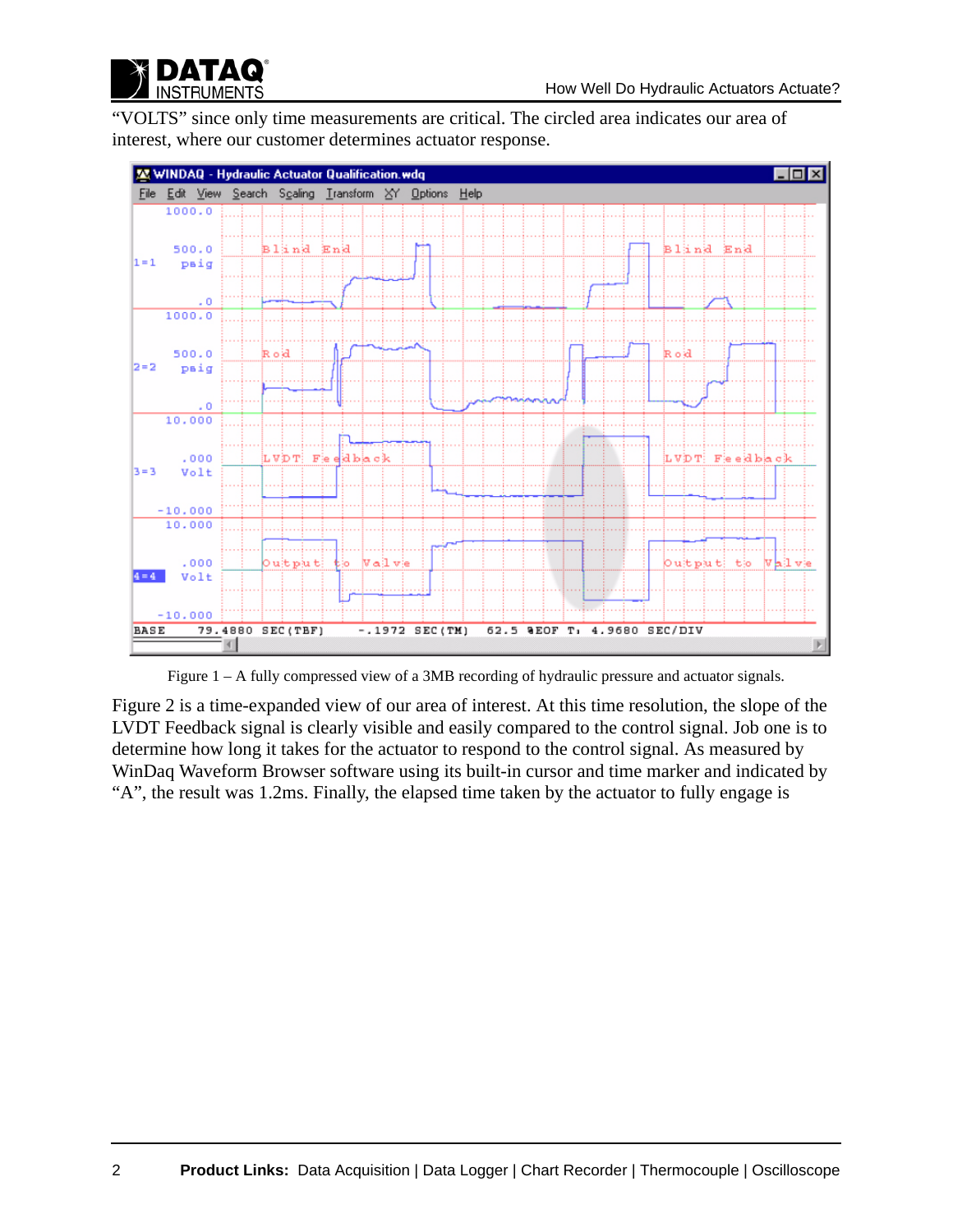

determined ("B"). Again, using WinDaq's built-in time measurement tools, that time was determined to be 15.6ms. Based on this information, the hydraulic valve passed inspection.



Figure 2 – Expanded area of interest clearly showing the valve's slower reaction ("LVDT Feedback") in response to the actuator signal ("Output to Valve").

Finally, Figure 3 shows the result of a calculated channel (Valve Velocity) using Advanced CODAS software. Ideally, the actuator should smoothly engage during its transition from closed to open. The dimple at the top of the calculated velocity channel, however, shows that the actuator briefly hesitates halfway through the transition. This was a surprising, but not disqualifying characteristic.

Speed, compactness, and flexibility define the use of the DI-740 in this application where events transpire in milliseconds, and a variety of signal types are measured. As such, it's an excellent